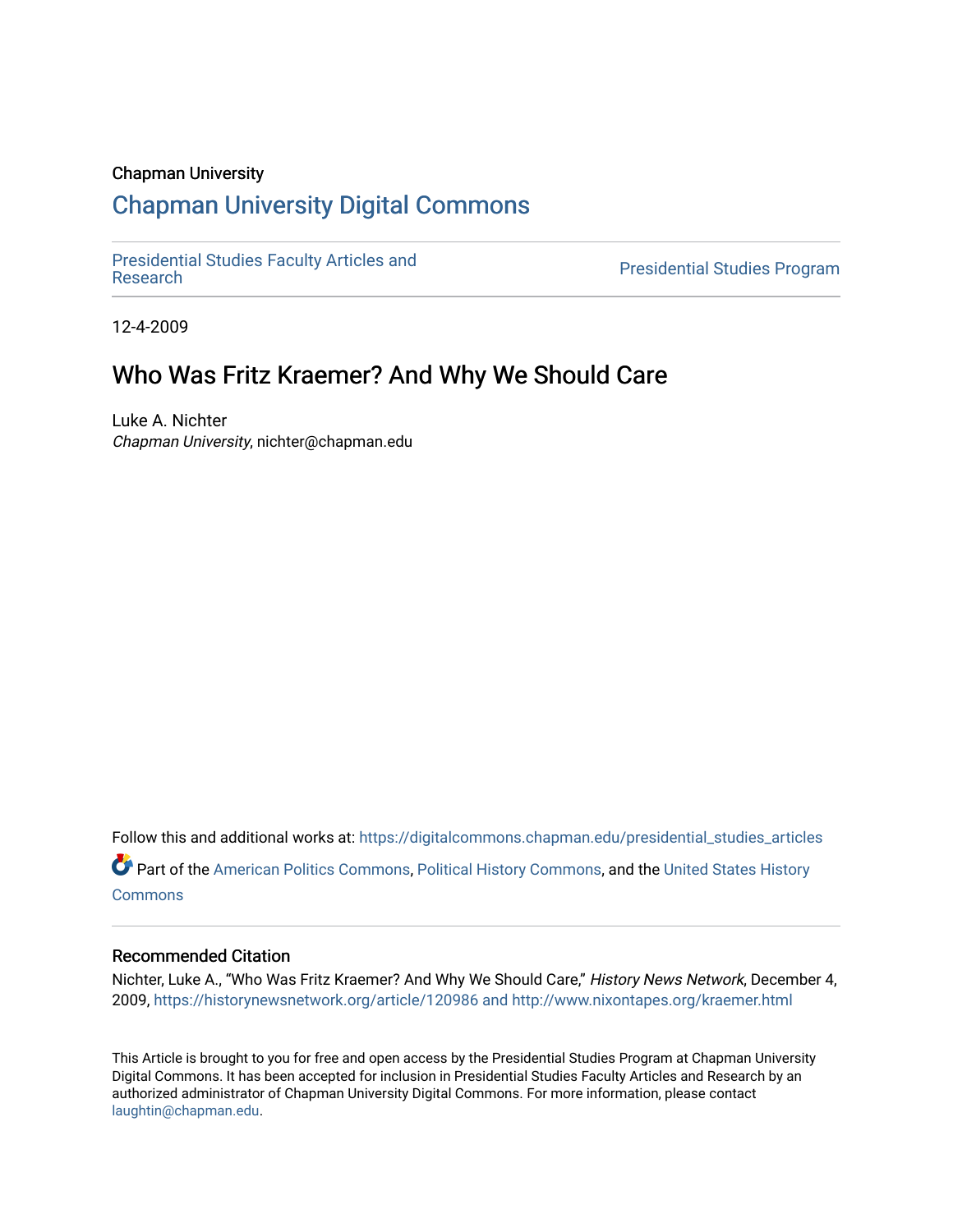# Who Was Fritz Kraemer? And Why We Should Care

### **Comments**

This article was originally published on [History News Network](https://historynewsnetwork.org/article/120986%20and%20http://www.nixontapes.org/kraemer.html).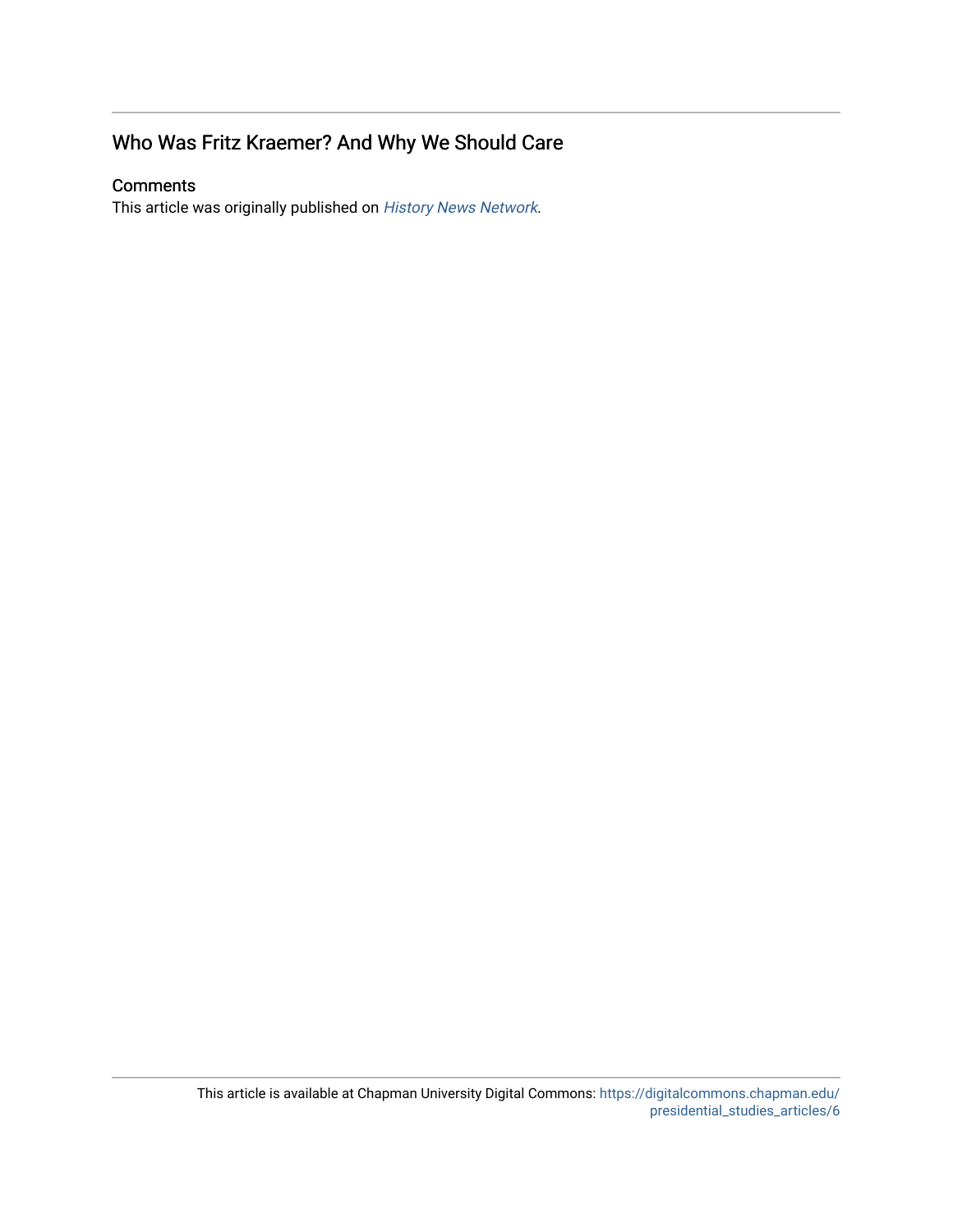### *Who was Fritz Kraemer?*



Whether Vietnam, Iraq, or now Afghanistan, wars come and go, but the real battle is a philosophic one between two sects of conservatives. In *[The Forty Years War: The Rise and Fall of the Neocons from](http://www.amazon.com/Forty-Years-War-Neocons-Nixon/dp/0061253898)  [Nixon to Obama](http://www.amazon.com/Forty-Years-War-Neocons-Nixon/dp/0061253898)*, authors Len Colodny and Tom Shachtman challenge readers to examine the role of a little-known Pentagon figure named Fritz G.A. Kraemer. Colodny and Shachtman argue that Kraemer was the leading intellectual behind what became known as the neo-conservative movement, witnessed by the fact that Kraemer influenced so many high-ranking conservative figures over the course of six decades.

What we see in *The Forty Years War* is that Vietnam split conservatives into two groups: those who sought reconciliation with America's adversaries (including not only North Vietnam, but also the Soviet Union and China), and those who thought weak-kneed political leaders were giving away too much to America's adversaries, including restricting military solutions in Vietnam and more generally pursuing policies of détente. Following Vietnam, Henry Kissinger emerged as the best example of a member of the [former group, while Fritz Kraemer continued to lead the latter group](http://www.c-spanvideo.org/program/15043-1).



The split occurred during the fall of 1972, at the moment the Nixon administration was closest to reaching a peace agreement with North and South Vietnam. Most importantly, the split was captured on the Nixon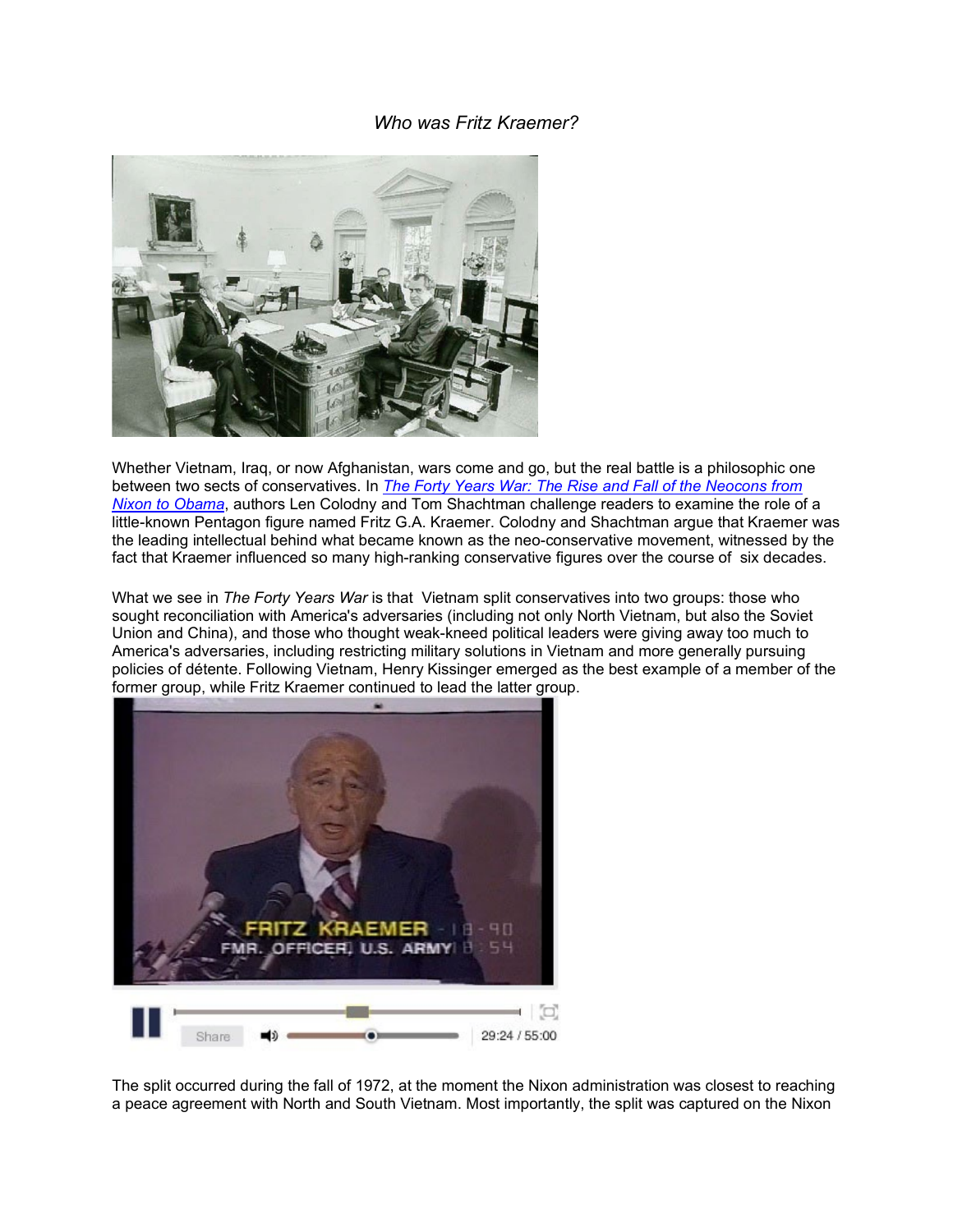taping system. Before publication of *The Forty Years War*, no attention had been paid to a meeting that took place on October 24, 1972, yet it has all the makings of pure intrigue. At 11:15 am, Henry Kissinger and his long-time mentor, Fritz Kraemer, entered the Oval Office for a private meeting with President Nixon.

To interested observers and professional historians alike, the meeting raises far more questions than it answers. Management guru Peter Drucker referred to Kraemer as "the man who discovered Kissinger." Donald Rumsfeld referred to Kraemer as "the keeper of the flame", and [during a speech upon his](http://www.nytimes.com/2006/12/16/washington/16prexy.html)  [departure from the Pentagon in 2006, he cited Kraemer's controversial philosophy of "provocative](http://www.nytimes.com/2006/12/16/washington/16prexy.html)  [weakness."](http://www.nytimes.com/2006/12/16/washington/16prexy.html) Kissinger himself referred to Kraemer in [an emotional eulogy a](http://www.henryakissinger.com/eulogies/100803.html)s "the greatest single influence of my formative years." In 2000, Alexander Haig told James Rosen, author of *[The Strong Man: John](http://www.amazon.com/Strong-Man-Mitchell-Secrets-Watergate/dp/0385508646)  [Mitchell and the Secrets of Watergate](http://www.amazon.com/Strong-Man-Mitchell-Secrets-Watergate/dp/0385508646)*, that Fritz Kraemer "detests Henry today, even though he was Henry's father in the United States." National Security Council Staff Member Roger Morris stated that it was "probably Kraemer in the Pentagon" who was responsible for Haig's appointment as Kissinger's deputy. After all, neither Nixon nor Kissinger knew Haig previously; however, Kraemer naturally had the ear of Kissinger.

#### **The role of Fritz Kraemer on Henry Kissinger's formative years**

*He [Kraemer] brought him [Kissinger] down to Harvard, nurtured him, loved him dearly, but became profoundly disappointed on the issue of Vietnam, and arms control, and other things. Because he happens to be a dear friend of mine, and I love him and respect him dearly. And I'm trying to get the two back together, and there's just no way; it's never going to happen. Because Fritz is an ideologue and a principled individual who'd never compromise on his beliefs.*

Alexander M. Haig, Jr.

The obvious question, then, is why don't we know more about this shadowy Pentagon figure who seemingly influenced nearly every conservative foreign policy thinker from the Nixon administration forward? Even his death, in 2003, has been no impediment to his influence. Former Vice President Dick Cheney's recent criticism of President's Obama's Afghanistan policy could have come from Kraemer himself.

Start with what we do know. On September 18, 1971, in an Oval Office conversation between Henry Kissinger and President Nixon, Kissinger reminded Nixon that Kraemer had been sending a series of papers related to his theory of "provocative weakness" to the White House, to Henry Kissinger's attention. Kraemer's "provocative weakness" applied to Nixon's foreign policy in the broadest possible sense, including subjects such as Vietnam, China, and detente with the Soviet Union. In the excerpt below, Nixon clearly recalls Kraemer, and asks Kissinger to set up a meeting so that Nixon could meet with Kraemer himself.

**[Excerpt from September 18, 1971](http://www.nixontapes.org/fgak/576-006.mp3)** [\(mp3,](http://www.nixontapes.org/fgak/576-006.mp3) 0:22, 352k)

**Kissinger:** I have this friend, this right-wing friend in the Pentagon, I've shown you some memos of his—Kraemer— **Nixon:** [Unclear]? **Kissinger:** Kraemer. **Nixon:** Kraemer. Yeah. **Kissinger:** Who, when he was— **Nixon:** He always was the one who sent in—who gives us the analysis— **Kissinger:** Yeah, well— **Nixon:** I like him.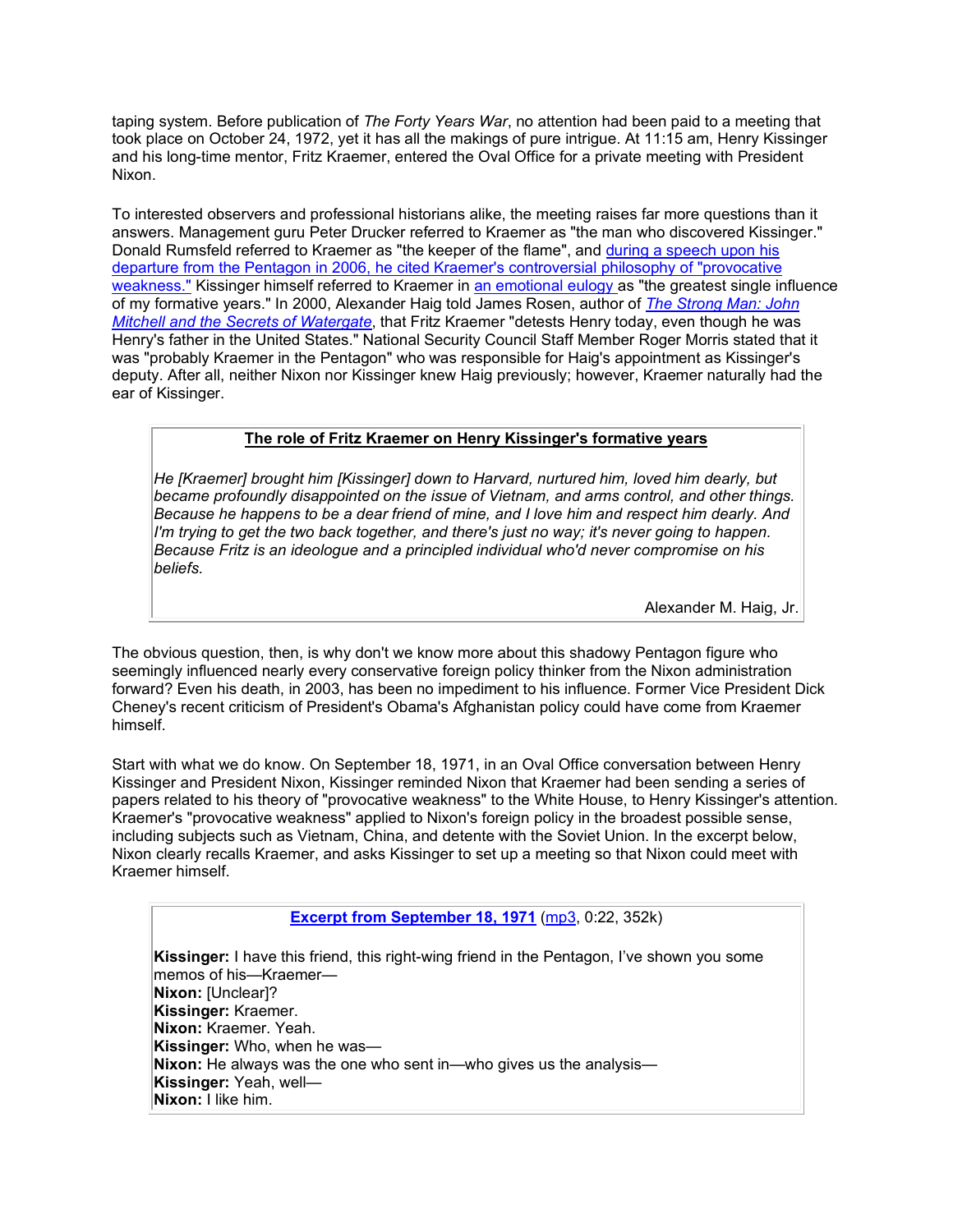**Kissinger:** He was giving me— **Nixon:** I should meet him sometime. **Kissinger:** Well, I'll bring him in if you want— **Nixon:** You bring him in. All right, go ahead. **Kissinger:** Well— **Nixon:** Tell him that I do read his stuff, though. **Kissinger:** I—Yeah, I will tell him that. **Nixon:** Good.

Fritz Kraemer's theory of provocative weakness, greatly simplified, goes like this: displaying too much force, such as engaging in an arms race or using excessive force during wartime, are provocative but necessary actions in the face of an irrational adversary. Such displays of strength are preferable to appearing too weak in the eyes of your adversary, which is also provocative since such weakness may incite an adversary to take unnecessarily risky actions that they would otherwise not take. Colodny and Shachtman argue that this philosophy has been an overriding principle of the neo-conservative movement, which has been applied to a variety of international conflicts over the past 40 years.

Fritz Kraemer was placed on President Nixon's [schedule, on October 24, 1972, at 11:15 am.](http://www.nixontapes.org/fgak/1972-10-24.pdf) Kissinger's deputy, General Alexander M. Haig, Jr., who remained loyal to Kraemer after the Kraemer-Kissinger split, was not permitted to attend. At the start of the meeting, White House Photographer Ollie Atkins captured numerous images, which appear below. They depict Nixon and Kissinger in a jocular mood, clearly enjoying themselves, while Kraemer looked grave, perhaps annoyed that the start of his meeting had been reduced to humor and grandstanding.



During the meeting, Kraemer made it increasingly clear that he was not happy with Nixon's foreign policy, specifically with respect to Vietnam. Kraemer believed that the forthcoming peace agreement had been negotiated according to political timing, as opposed to sound negotiating principles.

| Conversation              | <b>Date</b> | ⊺ime             | <b>Participants Summary</b>                                    | Audio |
|---------------------------|-------------|------------------|----------------------------------------------------------------|-------|
| OVAL 806-009   10/24/1972 |             | 11:15 - 11:45 am | │   P, HAK, FGAK    <u>pdf</u> (23k)        <u>mp3</u> (28.2m) |       |

Nixon began the meeting by flattering Kraemer. "There are so few people with intellectual capabilities who aren't hopelessly unrealistic. We call them doves, for lack of a better name for it. That's too good of a name for it. They're actually worse. To have an intelligent appraisal by someone who really understands great forces at work in the world...with the Soviets, China, etc., to have that kind of analysis...I appreciate it. It's been very helpful."

Kraemer soon began to lay into Nixon's and Kissinger's strategy in Vietnam, including that crucial concessions had been made—such as not insisting on a North Vietnamese withdrawal from South Vietnam—in order to obtain a flawed peace in time for the 1972 presidential election. Kissinger and Nixon defended themselves.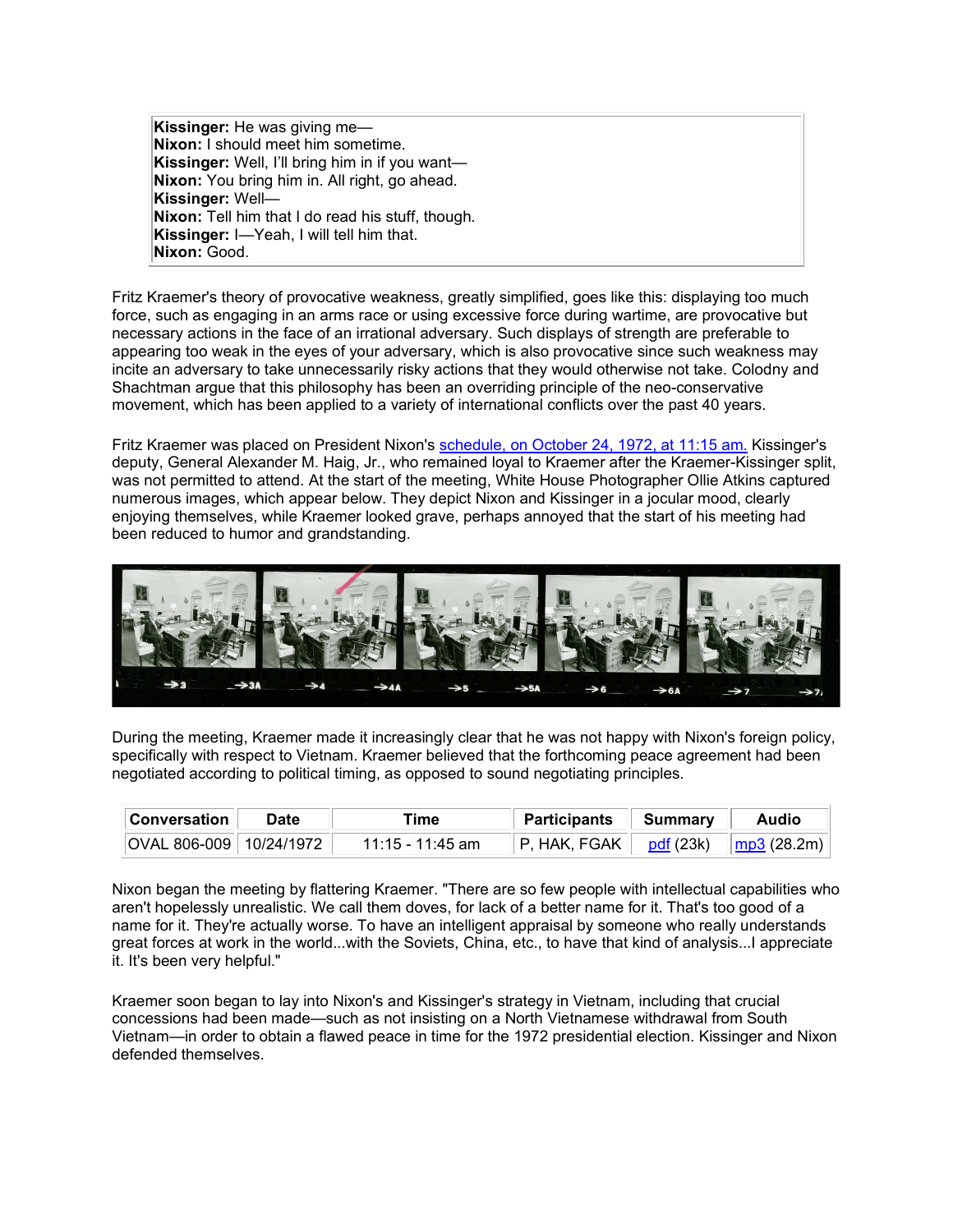**[Excerpt from October 24, 1972](http://www.nixontapes.org/fgak/806-009_excerpt.mp3)** [\(mp3,](http://www.nixontapes.org/fgak/806-009_excerpt.mp3) 2:27, 2.3m)

**Kissinger:** Our difficulty, Kraemer, has been not that we have made concessions before the election. Our difficulty has been to think up demands which could protract it beyond the election because every demand we make—

**Nixon:** They settle.

**Kissinger:** They meet within twenty-four hours. So we are literally running out of proposals we can make to them.

**Nixon:** Yeah.

**Kraemer:** Make a proposal that they should withdraw from South Vietnam.

**Kissinger:** We've made that now. We've made the proposal, for example, that their prisoners have to stay in South Vietnamese jails.

**Nixon:** Forty thousand.

**Kissinger:** Forty thousand political prisoners would stay in South Vietnamese jails, which we thought was unacceptable.

**Kraemer:** That's interesting.

**Kissinger:** And they have now accepted that their cadres stay in South Vietnamese jails. Now, you know that this is not an easy thing for them to sign a document in which they release our prisoners, [they] have to release South Vietnamese military prisoners, but all [North Vietnamese] civilian prisoners stay in jail.

**Kraemer:** Do you perhaps think, that the ceasefire is such an advantage to them for the psychological reason that they are more disciplined, more homogeneous?

**Nixon:** I think they are fairly confident, but I think there is the other factor, which I think we must have in mind. Remember, we never want to obviously underestimate...that they have taken a hell of a beating. I mean the bombing has hurt, the mining has hurt, the attrition that has occurred in South Vietnam. I mean, when you stop to think of, not just what we have done in the North, but the 52s, those six carriers we've had out there, and everything. We have clobbered the bejeezus out of them. I think, therefore, that they have reached a point, and it is only temporary, I agree, where in their thought there, they may have read Mao. You know, he was always willing to retreat.

**Kissinger:** We may have been, in fact, too successful...because we told them, for example, that all communications will be cut off on November 7th. Because the president would have to retreat to reorganize the government.

This meeting was probably the only one to have occurred during the Nixon presidency in which Nixon and Kissinger permitted a rigorous debate, in the Oval Office no less, over the merits of not just Vietnam policy, but Nixon foreign policy more generally. Kraemer knew the issues well enough that both Nixon and Kissinger were forced to defend themselves to someone who represented an increasingly disenchanted sect of conservatives. Kraemer believed, as other conservatives did, that the conduct of Nixon foreign policy had became tainted by short-term political considerations, and that politicians had acted as a restraining influence on military leaders who believed they were capable of achieving a military victory.

**[Excerpt from October 24, 1972](http://www.nixontapes.org/fgak/806-009_excerpt2.mp3)** [\(mp3,](http://www.nixontapes.org/fgak/806-009_excerpt2.mp3) 1:42, 1.6m)

**Nixon:** We've fought a pretty good fight up to this point, and we're not caving. Because we see that it's a very difficult war. Success or failure now, not just for the moment—because anything will look good for two or three months—but something that has a chance to survive, shall we say, for two or three years. That is very much a condition that we cannot compromise on. **Kraemer:** May I formulate, say, one strategic sentence— **Nixon:** Sure. **Kraemer:** —that maybe summarizes...? **Nixon:** Sure.